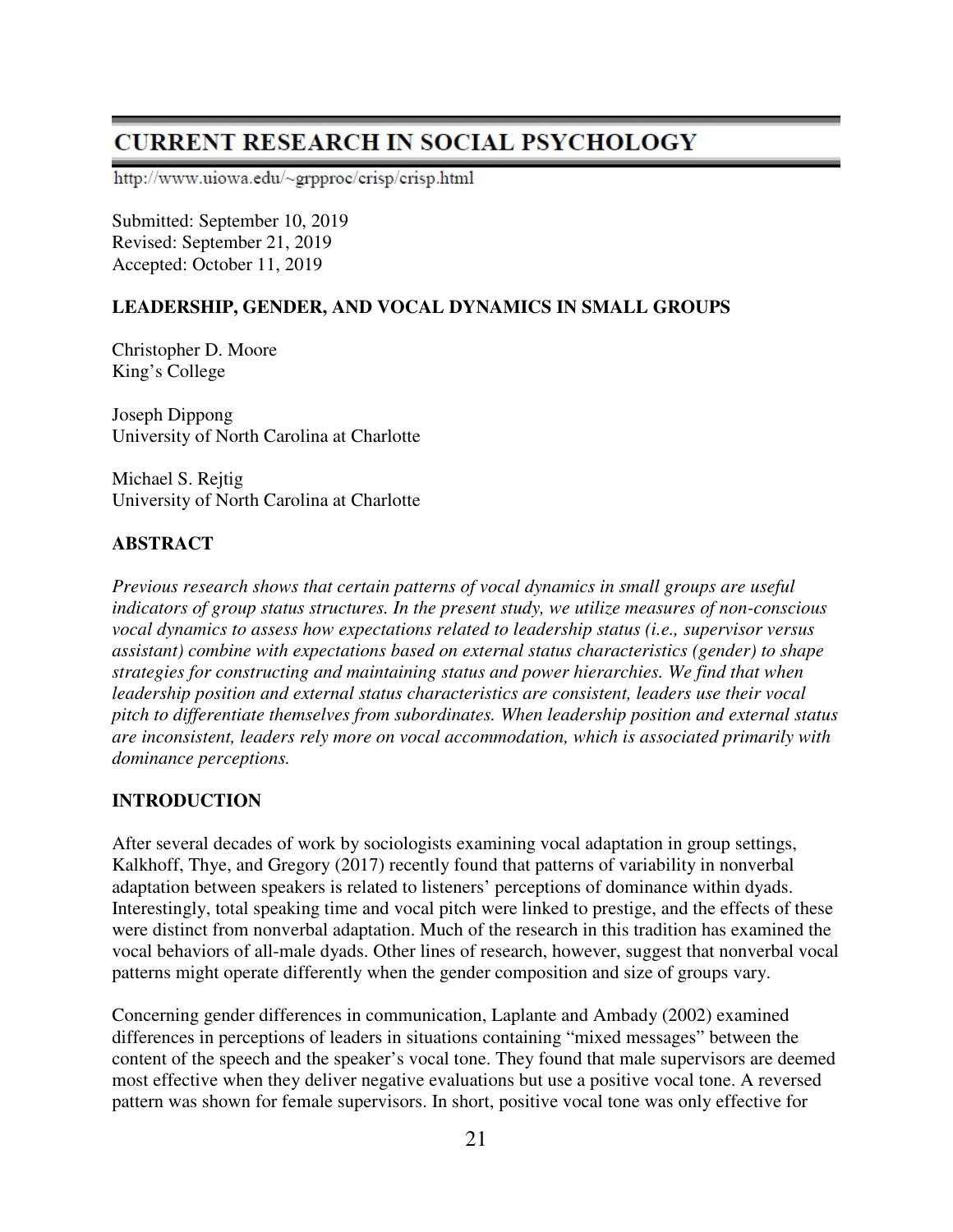men. One interpretation of these findings is that female supervisors benefit from sounding more negative as it increases the salience of their formalized position, while male supervisors' image is "softened" when they use a positive tone to deliver negative evaluations. Regardless, it appears that social status and gender can affect the way in which group members interpret leaders' vocal cues.

In what follows, we report results from an experiment in which we examine patterns of nonverbal vocal accommodation as it relates to leadership roles and gender in small task groups. We extend existing literature on vocal accommodation by comparing vocal outcomes based on the combined effects of actors' position within the group (supervisor vs. assistant) and the group's gender composition. We also build on previous work that suggests vocal pitch is tied to status and dominance perceptions. Lastly, whereas previous vocal accommodation research has focused almost exclusively on dyadic groups, this study expands the understanding of vocal dynamics and social structures by exploring how these processes play out in three-person groups.

### **THEORETICAL AND EMPIRICAL BACKGROUND**

Decades of research on vocal dynamics in small groups has shown that patterns of convergence and accommodation within the vocal frequencies below 500 Hz are useful for modeling the status and dominance structure of small groups (Gregory and Webster 1996; Dippong and Kalkhoff 2018). That is, as individuals interact, their behaviors tend to "sync up" such that they display shared patterns of hand gestures, speech rates, and a variety of other readily observable behaviors. Along with those behaviors that are easily observed, individuals also non-consciously converge within the lower frequencies of the voice. Importantly, we know that group members do not contribute equally to vocal convergence (Dippong and Kalkhoff 2018). Rather, lowerstatus group members tend to move much more toward higher-status actors, and higher-status actors' voices tend to display greater stability. Recent research also highlights differences in vocal pitch as another avenue through which the voice reflects status differences.

Regarding small group status structures, expectation states researchers have suggested that diffuse status characteristics, such as race and gender, affect the ways that we perceive group leaders. In groups led by members of typically status-disadvantaged social groups (women, racial minorities, etc.), then, group members' status position within the group can be inconsistent with their status as it relates to diffuse characteristics. Preexisting expectations loom as a persistent challenge to the legitimation of such a group's status structure (Zeldtich and Walker 1984, 2000; Walker and Zelditch 1993). Even when status-disadvantaged actors are successful in obtaining localized endorsement, however, their initial disadvantage based on diffuse characteristics often carries over into new situations.

Ridgeway (1997) explains how gender inequality is routinely re-created and reinforced in social interactions by routinized behavior that communicates referential beliefs favoring men. In particular, Ridgeway argues that ideas about generalized competencies favor men and thus produce performance expectations that favor men in mixed-gender groups. Rashotte and Webster (2005) argue that even though gender is salient in the vast majority of social interactions, researchers have yet to offer empirical evidence that identifies the "subtle mechanisms" that perpetuate gender-based inequalities. Foschi (2000) and others (Foddy and Smithson 1989) have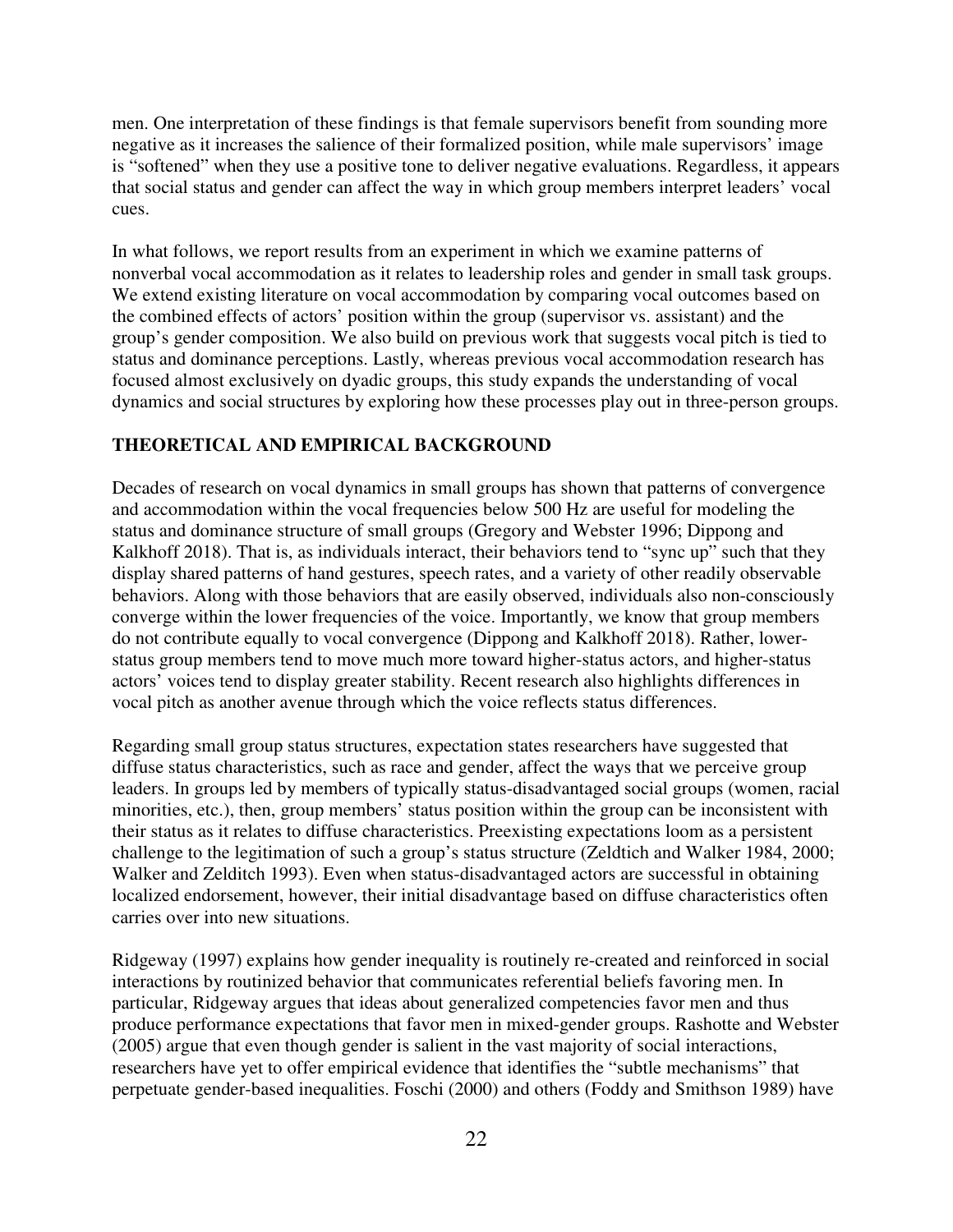previously offered one "subtle mechanism" when they argued that "stricter standards" exist for individuals in possession of lower diffuse status characteristics when it comes to creating the impression they can competently contribute to the group's task. It follows then that women in mixed-gender groups likely must work harder than men to be perceived as effective leaders.

Regarding status inconsistency, Fişek et al. (2005) posit that it is easier for actors who emit consistently high-status cues to succeed in dominating others than it is for those who send mixed messages. Cues that invoke multiple and consistent beliefs about status and/or ability have the capacity to create, challenge, or reinforce relevant performance expectations and beliefs about how others will view local status arrangements. Further, some researchers suggest that gender affects the way group members evaluate such information (Foddy and Smithson 1989; Foschi 2000; Eagly and Karau 2002). Accordingly, status cues, status characteristics, and status outcomes are interdependent, socially managed, subject to the effects of gender norms, and gendered forms of talk and interaction (Ridgeway 1988; Ridgeway and Diekema 1989; Foschi 2000).

We argue that assessing variability within the paraverbal band of group members' voices, as well as vocal pitch, will allow us to assess how the effects of gender and leadership status combine in small task groups (Kalkhoff et al. 2017). To date, researchers have primarily used this approach to evaluate the status and power structure in same-sex dyads. It is possible that examining vocal accommodation and pitch will shed light on how group members construct hierarchies of power and prestige differently when formalized in-group status positions are consistent with external status, compared to when these are inconsistent. Building on this argument, we offer the following hypotheses:

- H1) Group leaders will demonstrate greater vocal stability than assistants
- H2) Group leaders will demonstrate higher vocal pitch than assistants

We also expect that participant gender will interact with leadership status. Given the general lack of empirical work on vocal accommodation in mixed-sex groups, however, we offer no specific hypotheses in this regard, other than to state that we anticipate a significant interaction effect.

In sum, patterns of nonverbal vocal adaptation and vocal pitch are two ways that the "work" of communicating status and power perceptions is likely to be evident. If men are presented with a "lower bar" to clear in establishing leadership, we expect that they may not need to be as vocally dominant as women leaders in the same situations. Rather, male leaders might be able to employ other vocal strategies aimed at enhancing their apparent competence, likability, and prestige – such as increasing their relative overall vocal pitch – a strategy far riskier to employ for women.

### **METHODS**

We present results from a laboratory experiment examining how occupying the status of group leader versus assistant shapes patterns of vocal accommodation and other vocal behaviors. The data for the present study were originally collected as part of a separate study of leadership and legitimacy. Our analyses employ audio recordings of group interactions, as well as post-study questionnaire data from participants.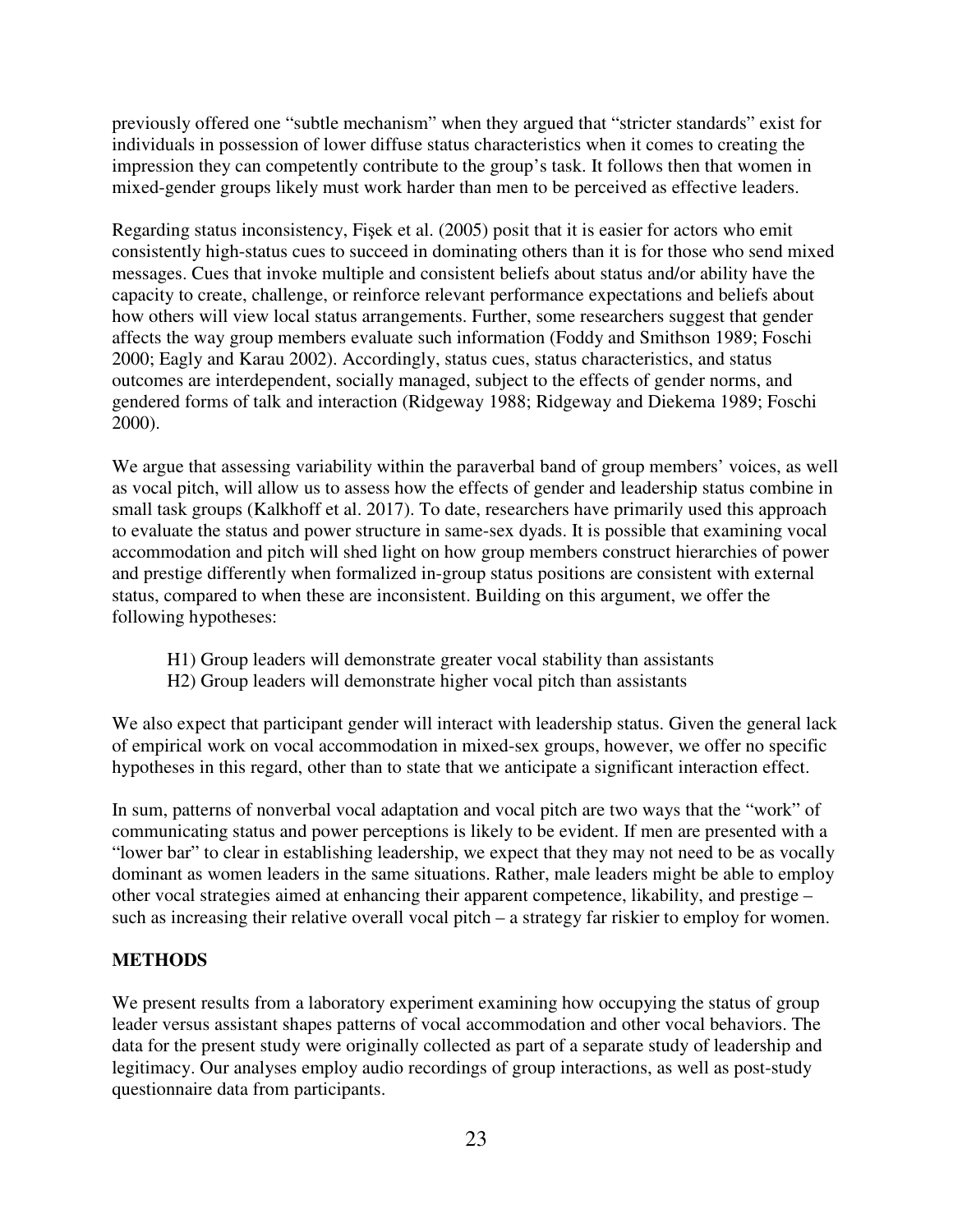### **Procedures**

Participants volunteered for a study on creativity. The study involved two phases: 1) a leadership manipulation phase; and 2) an interaction phase in which group members worked together to generate ideas for a creative task.

*Leadership Manipulation.* Upon arrival at the lab, participants were escorted to a group discussion room, and provided informed consent. Next, participants completed a pre-test questionnaire that asked about grade history, work history, and other leadership positions they have occupied. The questionnaire also contained a brief creativity measure. An experimenter collected the completed questionnaires, and left the room for a few minutes. Upon returning, the experimenter explained that past research indicated that the task they would be working on together would benefit if the group had a good leader. In half of the groups, participants were informed that the group leader was selected based on leadership ability. In the other half, participants learned that the group leader was selected at random.

*Group Discussion.* Participants were informed that they had been hired to write a radio commercial to recruit out-of-state students to their large, Southern United States, public university. Participants were seated in pre-designated positions (by Supervisor and Assistant roles) around a circular table. Three separate video cameras were positioned to record the groups' discussion. Participants were given twenty minutes to complete the task. Following the group task, the experimenter returned and participants completed a brief questionnaire, which included items assessing their perceptions of each other, as well as demographic questions.

*Dependent Variable.* The primary dependent variable for our analyses is the degree of vocal accommodation between group members. Following previous research we employ a measure known as Acoustic Analysis Result (AAR). AAR quantifies the degree of stability/ variability within the paraverbal frequencies of actors' voices across an interaction. The assumption underlying AAR is that a higher degree of frequency variability reflects increased movement toward an interaction partner (Dippong and Kalkhoff 2018). Higher AAR values correspond to greater stability in the paraverbal vocal frequencies. Accordingly, we anticipate that assistants' vocal behaviors will demonstrate greater variability, and consequently, will produce lower AAR values. We utilize audio data from the three video recordings of group interactions. We analyze only those groups in which all three members voices were captured with sufficient clarity on at least one of the recording sources.

After isolating each group member's audio file, we employed Fast Fourier Transform (FFT) to convert the audio signals into quantitative values. FFT analyses convert the time domain to the frequency domain, producing output that reflects the amplitude (in decibels) of the voice at each frequency point. Focusing only on the frequencies at or below 500 Hz, and following previous research, we employ principle components analyses to estimate the relative stability in each group member's voice. Please see Dippong and Kalkhoff (2018) for a complete overview of procedures for calculating AAR.[1]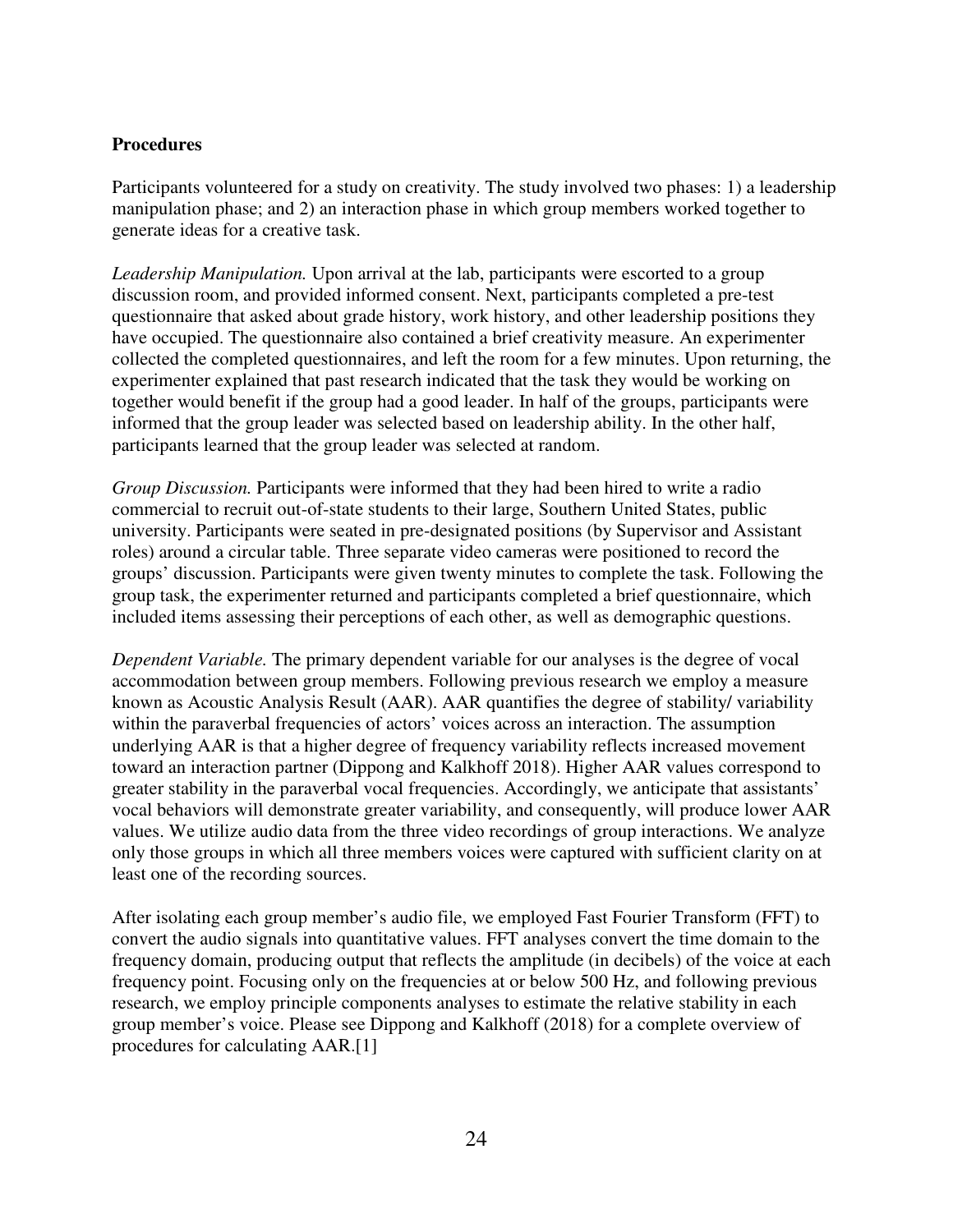*Independent Variables.* Our focal independent variable is a dichotomous indicator of the participants' experimentally manipulated position within the group. If a participant was assigned to the leadership position, *Supervisor* = 1. Otherwise, *Supervisor* = 0. We also control for a variety of vocal characteristics, including vocal pitch, the total time (in seconds) that each group members spoke, and the average degree of convergence that group members achieved with each other. We calculate convergence by averaging the bivariate correlations between group members' paraverbal frequencies across three separate temporal segments of the discussion. Because using AAR to assess vocal accommodation assumes that the actor with greater variability is moving *toward* another actor, we ensure that the average convergence score for all of our groups is positive.

Our models also control for individual and group characteristics. Concerning individuals, we control for participants' age (in years), academic level  $(0 =$  freshman,  $1 =$  sophomore, etc.), and gender  $(1 = \text{female})$ . In terms of group characteristics, we control for the gender composition of the group. There were four different group structures (female leader/ male assistants; female leader/ female assistants; male leader/ female assistants; male leader/ male assistants). We include a dummy variable indicating female-led groups, with male-led groups as the comparison. Lastly, because both group role (supervisor vs. assistant) and gender function as status characteristics, we include an interaction term to assess the potential moderating effects of gender on supervisor - assistant position.[2]

#### **RESULTS**

We present results from 25 three-person discussion groups. Although the original project from which we draw our data involved 71 groups, the original audio data were not collected explicitly for acoustic analyses. As such, a substantial number of the recordings were of insufficient quality to derive our vocal measures.

Table 1 presents descriptive statistics for our analytical sample. As can be seen in Table 1, our participants were on average around 20 years old (range = 18 - 31 years), and 73 percent of participants were in either their freshman or sophomore year in college. Regarding group structure, five groups were comprised of only female members, five consisted of only male participants, six groups involved a female supervisor working with two male assistants, and nine involved a male supervisor working with female assistants.

To assess the effectiveness of the leadership manipulation, we employ two items from the postexperiment questionnaire. The first item asked participants to rate the extent to which position assignments within their group were appropriate  $(1 = \text{very appropriate}; 7 = \text{very inappropriate})$ . Across all groups, the mean appropriateness score was 3.15, reflecting a generally weak tendency to view group positions as appropriately assigned. Foreshadowing a complex relationship between gender and leadership position, however, groups with female supervisors and male assistants rated the positions as less appropriate compared to groups with male supervisors and female assistants ( $t = -2.311$ ;  $df = 40$ ; two-tailed  $p = .026$ ). The second manipulation check asked participants to rate whether the supervisor was a good leader  $(1 =$ good;  $7 = bad$ ). Overall, participants rated supervisors as good leaders (mean = 2.50; sd = 1.46), and there was no significant difference based on supervisor gender.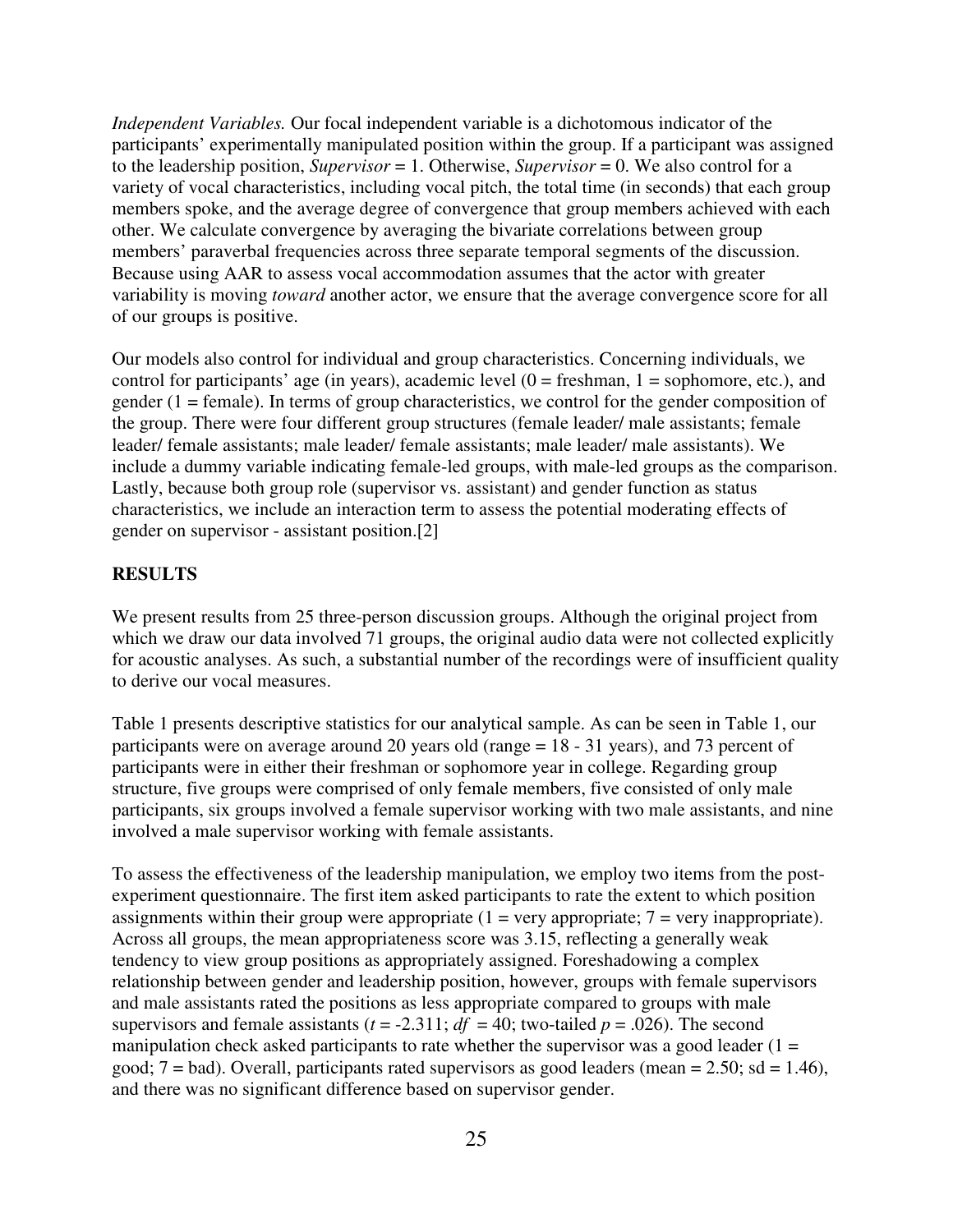|                            | Total     | Assistant | Supervisor |
|----------------------------|-----------|-----------|------------|
| Variable                   | Sample    | Positions | Position   |
| Vocal Accommodation (AAR)  | .523      | .512      | .546       |
|                            | (.326)    | (.333)    | (.318)     |
| Vocal Pitch                | 308.402   | 276.346   | 372.515    |
|                            | (130.644) | (128.740) | (111.197)  |
|                            |           |           |            |
| Speaking Time (in seconds) | 206.560   | 221.040   | 87.831     |
|                            | (111.413) | (119.690) | (111.197)  |
| Convergence                | .297      | .302      | .287       |
|                            | (.172)    | (.163)    | (.191)     |
| Age                        | 19.960    | 20.020    | 19.840     |
|                            | (2.539)   | (2.684)   | (2.267)    |
| Academic Year              |           |           |            |
| Freshman                   | .48       | .58       | .42        |
| Sophomore                  | .25       | .20       | .42        |
| Junior                     | .09       | .11       | .08        |
| Senior                     | .09       | .11       | .08        |
| Group Structure            |           |           |            |
| All Female Group           | .20       |           |            |
| All Male Group             | .20       |           |            |
| Female Supervisor          | .24       |           |            |
| Male Supervisor            | .36       |           |            |

|            | Table 1. Descriptive Statistics & Group Characteristics for 25 Triads |
|------------|-----------------------------------------------------------------------|
| $(N = 75)$ |                                                                       |

Turning to our substantive analyses, Table 2 presents regression results predicting vocal accommodation (AAR) from leadership position (standard errors adjusted for group-level clustering). As can be seen in model 1, when group position is the sole predictor, it is not significantly related to vocal accommodation. When we add controls for vocal characteristics (Model 2) and demographic characteristics (Model 3), the relationship between group position and vocal accommodation remains non-significant. In model 4, we enter the interaction term between group position and participant sex  $(1 = \text{female})$ . This term is positive and significant, indicating that although group position and sex fail to significantly predict AAR independently, their effects combine to shape patterns of accommodation within groups.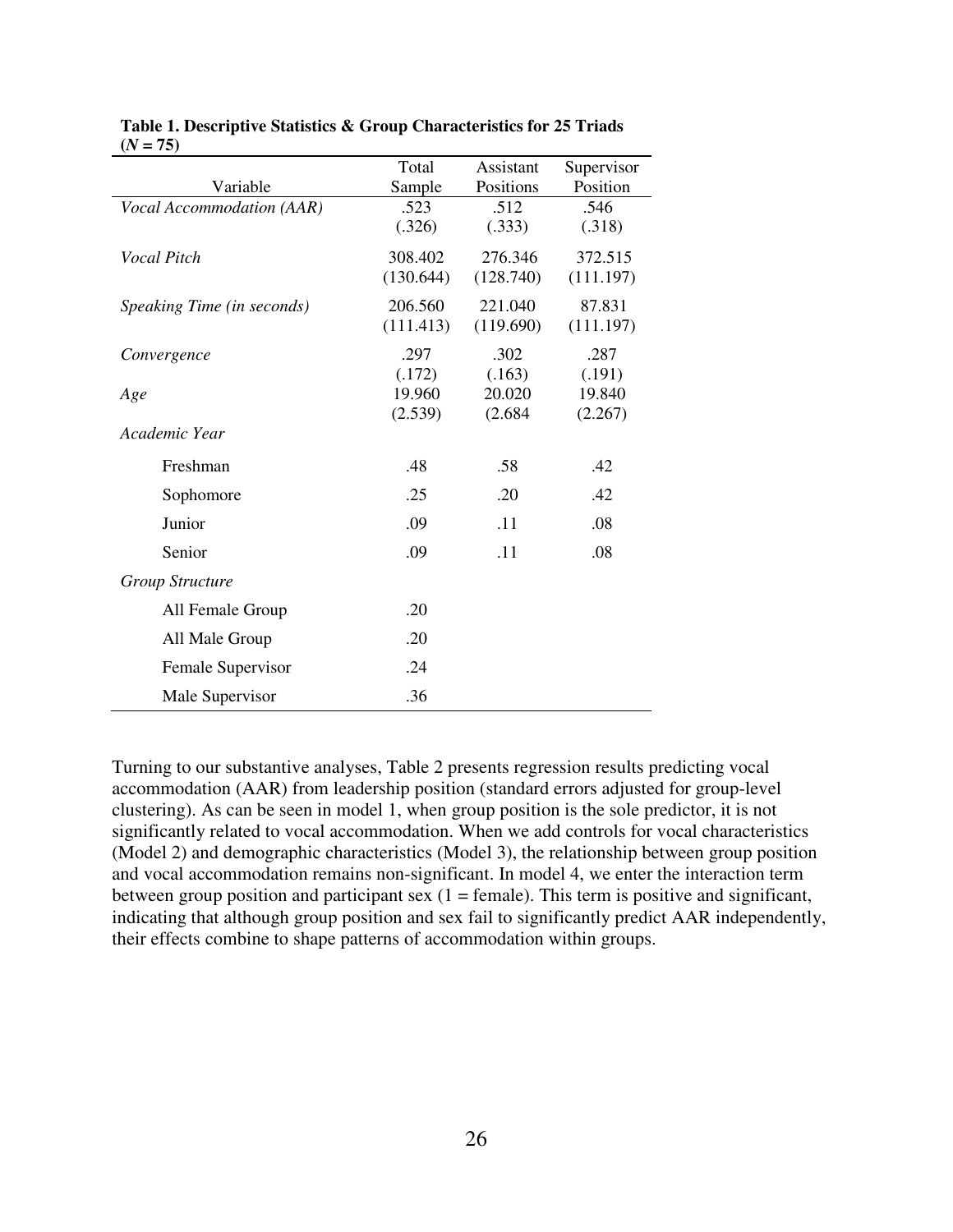|                        | Model 1             | Model 2             | Model 3             | Model 4             |
|------------------------|---------------------|---------------------|---------------------|---------------------|
| Constant               | $.513***$<br>(.042) | $.274*$<br>(.119)   | .073<br>(.229)      | .167<br>(.201)      |
| Supervisor             | .033<br>(.102)      | .082<br>(.084)      | .106<br>(.077)      | $-.058$<br>(.111)   |
| Vocal Pitch            |                     | $-.024$<br>(.027)   | $-.026$<br>(.028)   | $-.021$<br>(.025)   |
| <b>Speaking Time</b>   |                     | .033<br>(.035)      | .038<br>(.037)      | .038<br>(.034)      |
| Convergence            |                     | $.769***$<br>(.134) | $.665***$<br>(.147) | $.676***$<br>(.114) |
| <b>Group Structure</b> |                     |                     | $-.040$<br>(.043)   | $-.135*$<br>(.060)  |
| Age                    |                     |                     | .009<br>(.010)      | .009<br>(.009)      |
| Academic Year          |                     |                     | $-.026$<br>(.085)   | $-.032$<br>(.079)   |
| Sex                    |                     |                     | .122<br>(.089)      | .025<br>(.075)      |
| Supervisor*Sex         |                     |                     |                     | .338*<br>(.148)     |

| Table 2. Mixed Models Predicting Vocal Accommodation From Group |
|-----------------------------------------------------------------|
| Position $(N = 75)$                                             |

To further parse the combined effects of assigned group position and gender, we split our sample based on supervisor gender and compared AAR values across group positions. Table 3 presents paired-sample t-test results. As can be seen in Table 3, in female-led groups, the supervisor demonstrated a significantly higher AAR, which indicates that assistants accommodated the supervisor. In male-led groups, supervisors demonstrated a *lower* AAR value, though the difference is not significant. This counterintuitive result leads us to wonder whether different vocal processes predominated in our sample based on the gender of the group leader. To assess this possibility, we turned to analyses of vocal pitch.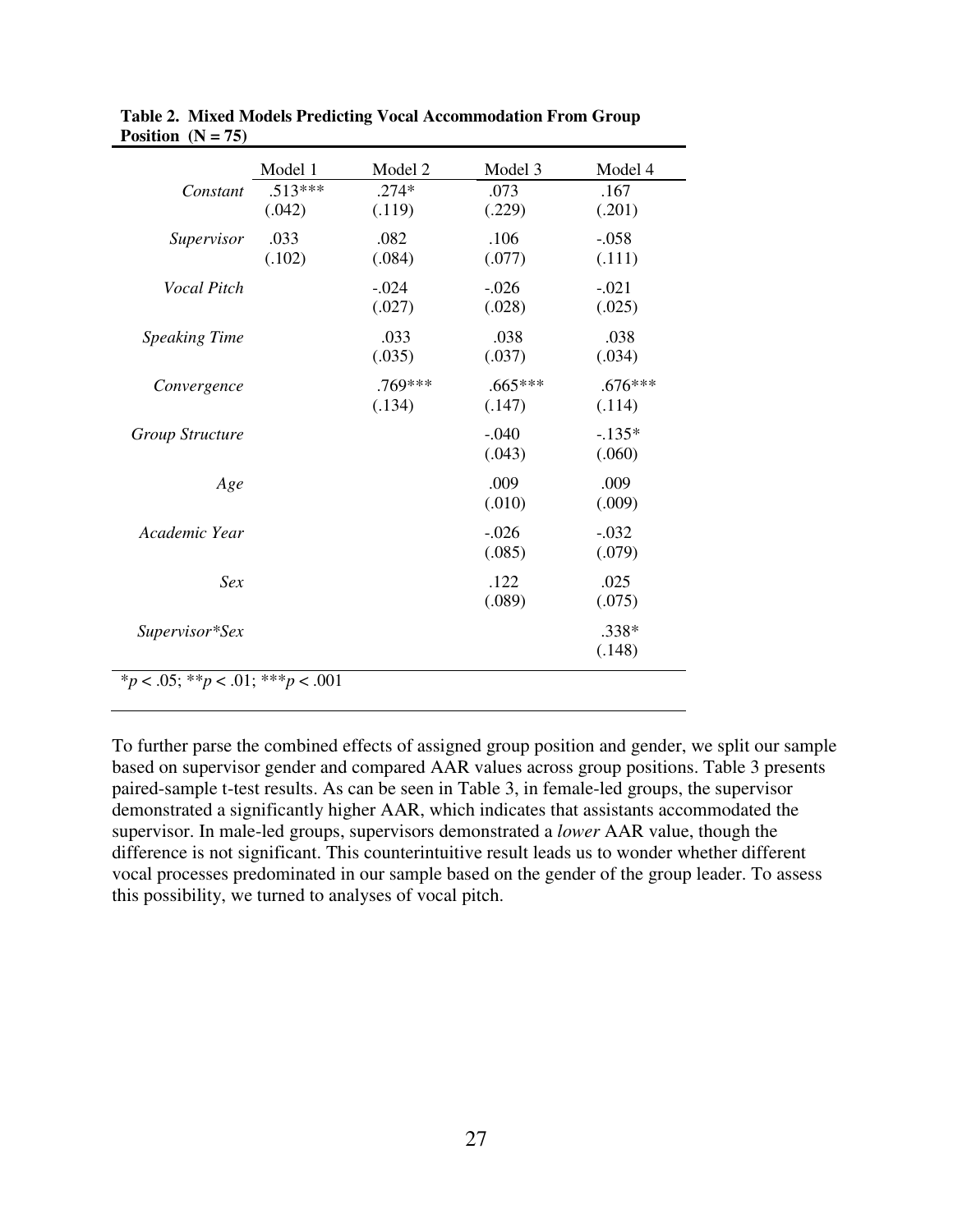|            | Assistant | Supervisor | Comparison    |
|------------|-----------|------------|---------------|
| Female-led | .413      | .701       | $t = 3.126**$ |
| $Groups^b$ | (.334)    | (.195)     | $df = 30$     |
|            |           |            | $p = .004$    |
| Male-led   | .592      | .424       | $t = 1.526$   |
| Groups     | (.312)    | (.346)     | $df = 24$     |
|            |           |            | $p = .140$    |

**Table 3. Paired-samples t-tests Comparing AAR Scores across Group Position<sup>a</sup>**

<sup>a</sup>For female-led groups  $N = 33$ ; Male-led groups  $N = 42$ 

**bFemale-led groups t-test results reflect unequal variances** 

Table 4 presents the results of our supplemental analyses of vocal pitch and positions within groups. Again, we employ mixed models with standard errors adjusted for clustering. Looking at model 1 in table 4, when group position is the sole predictor, it has a positive and significant effect. This effect holds across all subsequent models that introduce vocal and demographic controls.

|                        | Model 1              | Model 2              | Model 3            |
|------------------------|----------------------|----------------------|--------------------|
| Constant               | $2.763***$<br>(.166) | $2.746***$<br>(.359) | 2.647<br>(1.375)   |
| Supervisor             | $.962***$<br>(.261)  | .958***<br>(.264)    | 1.098***<br>(.253) |
| <b>Speaking Time</b>   |                      | $-0.013$<br>(.089)   | .056<br>(.094)     |
| Convergence            |                      | .153<br>(.922)       | .196<br>(1.080)    |
| <b>Group Structure</b> |                      |                      | .093<br>(.215)     |
| Age                    |                      |                      | .010<br>(.066)     |
| Academic Year          |                      |                      | $-.654*$<br>(.295) |
| Sex                    |                      |                      | $-.092$<br>(.371)  |

**Table 4. Predicting Vocal Pitch From Group Position**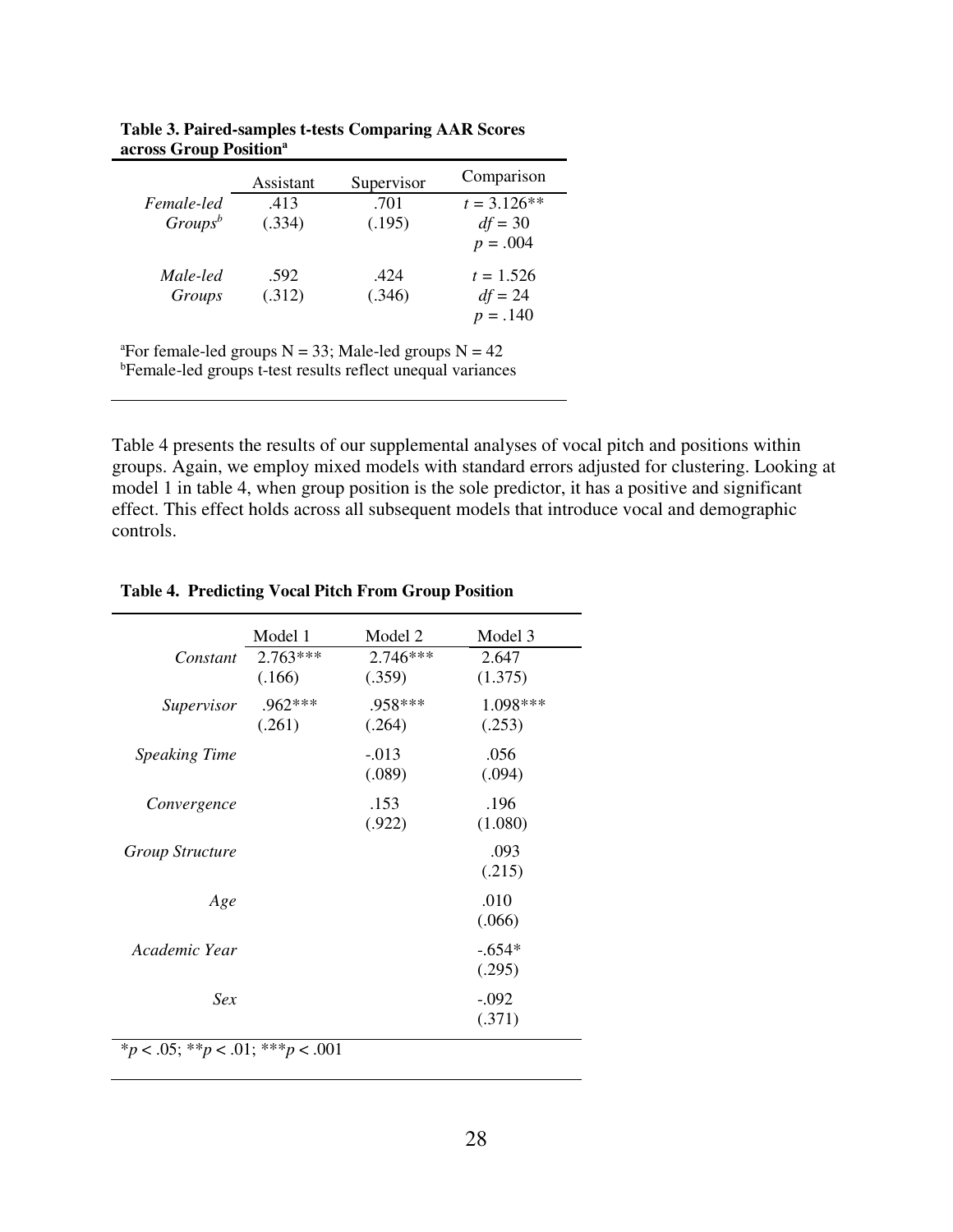Although the effect of group role on vocal pitch was significant for the full sample in table 4, we examined the extent to which male-led and female-led groups differed on this dimension as well. Table 5 presents the results of paired-samples t-tests comparing vocal pitch across group positions, split by group leader gender. In the case of vocal pitch, in female-led groups, there is no significant difference between supervisors and assistants. Conversely, in male-led groups, those assigned to the position of supervisor demonstrated significantly higher vocal pitch than those in assistant positions.

| r requency across Group rosmon |           |            |               |  |
|--------------------------------|-----------|------------|---------------|--|
|                                | Assistant | Supervisor | Comparison    |  |
| Female-led                     | 2.956     | 3.715      | $t = 1.661$   |  |
| Groups                         | (1.390)   | (1.155)    | $df = 24$     |  |
|                                |           |            | $p = .110$    |  |
| Male-led                       | 2.612     | 3.33       | $t = 2.978**$ |  |
| Groups                         | (1.205)   | (1.121)    | $df = 28$     |  |
|                                |           |            | $p = .006$    |  |

**Table 5. Paired-samples t-tests Comparing Vocal Frequency across Group Position<sup>a</sup>**

<sup>a</sup>For female-led groups  $N = 33$ ; Male-led groups  $N = 42$ 

In sum, our results appear to indicate separate vocal indicators of leadership and status, depending on the sex of the group supervisor. In female-led groups, group structure was reflected in patterns of vocal accommodation, with assistants accommodating supervisors. Alternately, in male-led groups, the structure was reflected in patterns of vocal pitch, with supervisors demonstrating higher vocal pitch. In what follows, we discuss some implications that our findings have for research on vocal dynamics in small groups.

### **DISCUSSION**

Persuasive speech achieves its compelling quality in part from the meanings its delivery creates for listeners. Floyd and Ray (2003) note that a higher overall vocal pitch is sometimes interpreted to mean that a speaker has a higher level of affection toward the audience, and Bianchi and Lancianese (2007) suggest speakers who generate positive affect in a group might further benefit from a subsequent increase in status. Perhaps because male leaders enjoy a relatively stronger "(leader) cue gestalt" (Fişek et al. 2005) than female leaders, they can at times afford to invest in likability (prestige) enhancing behaviors that are also less vocally dominant because their position is more socio-culturally assured. Navigating this pathway is riskier for female leaders, as it requires a secure enough dominant position from which it may be safely attempted.

It may also be risky for men to not dial back their vocal dominance in certain situations. Social cues communicate status information by signaling individuals' apparent attitudes related to the situation. This information serves as evidence of tacit acceptance or resistance to local status arrangements and information relating to one's perceived abilities and competencies. For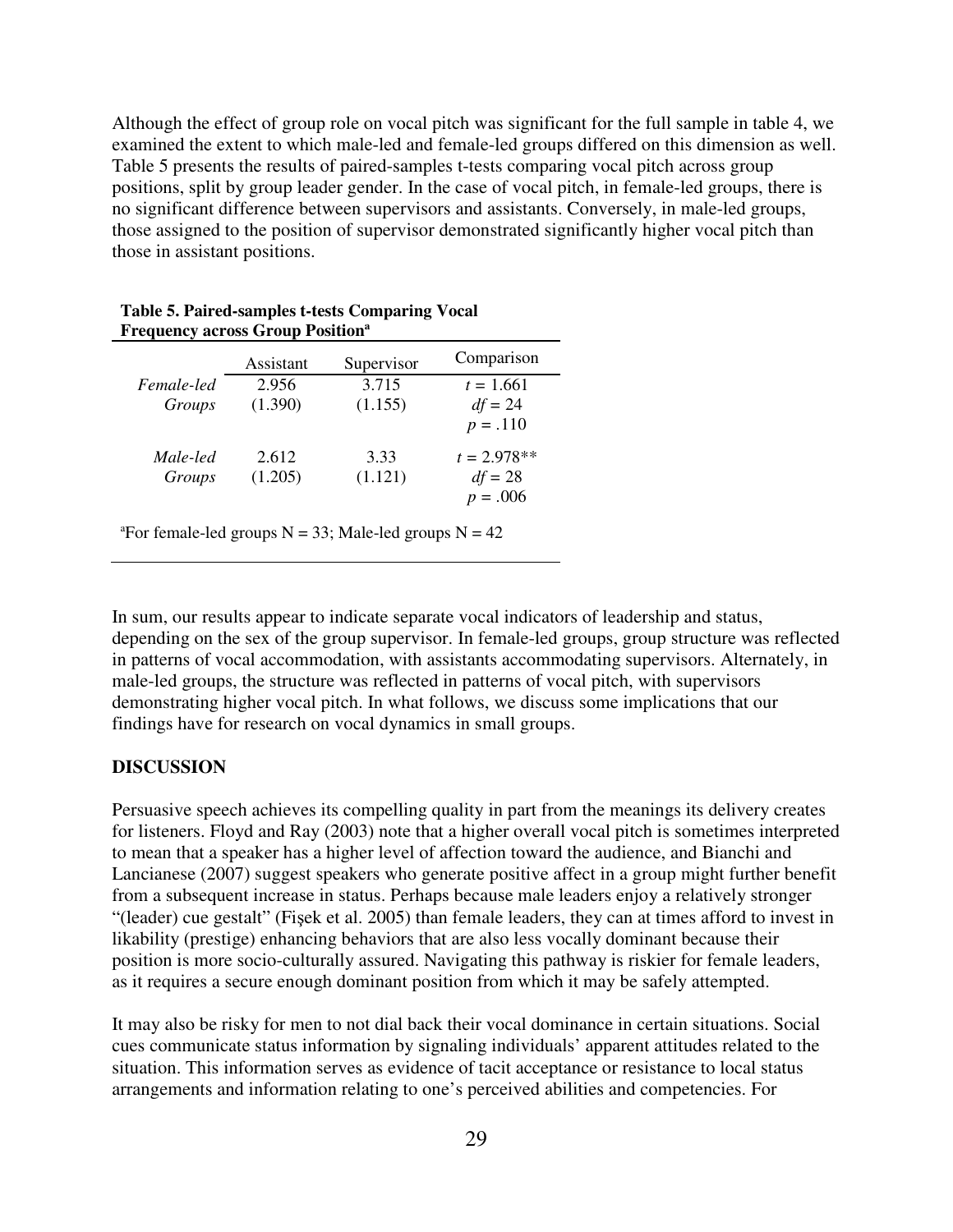example, a supposedly secure and able leader who continually engages in excessively dominant behaviors might come to be perceived by others in the group as lacking in personal confidence, competence, or compensating for a hidden flaw. In general, it makes sense to moderate one's vocal dominance when your position is otherwise assured.

Overall, male supervisors in our study demonstrated a heightened vocal pitch compared those assigned to assistant roles. Conversely, female supervisors utilized a strategy of vocal dominance and accommodation to establish their leadership position. Our results provide evidence that group positions and external status characteristics shape the non-conscious vocal strategies that groups employ to construct and maintain status hierarchies. When in-group status positions are consistent with members' external status, leaders may need to rely less on dominance cues and may be freer to employ strategies that maximize prestige and likability.

# **ENDNOTES**

1. Kalkhoff and colleagues (2017) provide an online supplement that also details step-by-step instructions for calculating AAR, including software settings and complete procedures.

2. Because some groups were informed that the supervisor was assigned based on qualifications and others were told that assignment was random, we also estimated models controlling for supervisor legitimacy. The inclusion of this control did not produce results substantively different from those presented. Analyses available upon request.

# **REFERENCES**

Bianchi, Alison J. and Donna A. Lancianese. 2007. "Accentuate the Positive: Positive Sentiment and Status in Task Groups." *Social Psychology Quarterly* 70:7-26.

Dippong, Joseph and Will Kalkhoff. 2018. "Modeling Small Group Status and Power Dynamics Using Vocal Accommodation." *Advances in Group Processes* 35:51-74.

Eagly, Alice H. and Steven J. Karau. 2002. "Role Congruity Theory of Prejudice Toward Female Leaders." *Psychological Review* 109:573–598.

Fişek, M. Hamit, Joseph Berger, and Robert Z. Norman. 2005. "Status Cues and the Formation of Expectations." *Social Science Research* 34:80-102.

Floyd, Kory and George B. Ray. 2003. "Human Affection Exchange: IV. Vocalic Predictors of Perceived Affection in Initial Interactions." *Western Journal of Communication* 67:56-73.

Foddy, Margaret and Michael Smithson. 1989. "Fuzzy Sets and Double Standards: Modeling the Process of Ability Inference." Pp. 73-99 in *Sociological Theories in Progress, Vol. 2*, edited by J. Berger, M. Zelditch and B. Anderson. Boston, MA: Houghton Mifflin Company.

Foschi, Martha. 2000. "Double Standards for Competence: Theory and Research." *Annual Review of Sociology* 26:21-42.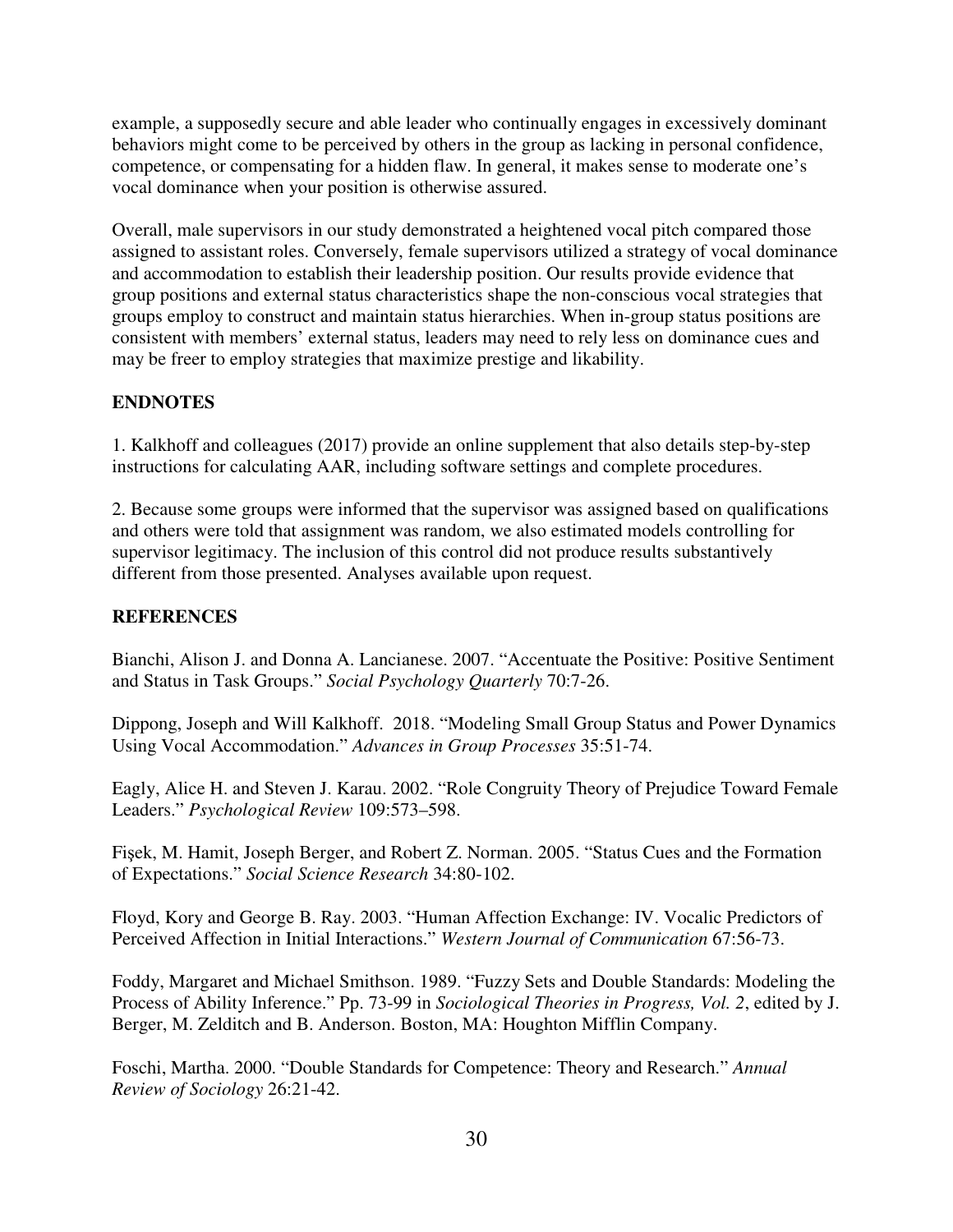Gregory, Stanford W., Jr. and Stephen Webster. 1996. "A Low Frequency Acoustic Signal in Voices of Interview Partners Effectively Predicts Communication Accommodation and Social Status Perceptions." *Journal of Personality and Social Psychology* 70:1231-1240.

Kalkhoff, Will and Stanford W. Gregory, Jr. 2008. "Beyond the Issues: Nonverbal Vocal Communication, Power Rituals, and 'Rope-a-Dopes' in the 2008 Presidential Debates. *Current Research in Social Psychology* 14:39-51.

Kalkhoff, Will, Shane R. Thye, and Stanford W. Gregory, Jr. 2017. "Nonverbal Vocal Adaptation and Audience Perceptions of Dominance and Prestige." *Social Psychology Quarterly* 80:342-354.

Laplante, Debi A. and Nalini Ambady. 2002. "Saying it Like it Isn't: Mixed Messages from Men and Women in the Workplace." *Journal of Applied Social Psychology* 32:2435-2457.

Rashotte, Lisa Slattery and Murray Webster, Jr. 2005. "Gender Status Beliefs." *Social Science Research* 34:618-633.

Ridgeway, Cecilia L. 1988. "Gender Differences in Task Groups: A Status and Legitimacy Account." Pp. 188-206 in *Status Generalization: New Theory and Research*, edited by M. Webster and M. Foschi. Stanford, CA: Stanford University Press.

------. 1997. "Interaction and the Conservation of Gender Inequality: Considering Employment." *American Sociological Review* 62:218-235.

Ridgeway, Cecilia L. and David Diekema. 1989. "Dominance and Collective Hierarchy Formation in Male and Female Task Groups." *American Sociological Review* 54:79-93.

Walker, Henry A. and Morris Zelditch, Jr. 1993. "Power, Legitimation, and the Stability of Authority: A Theoretical Research Program." Pp. 364-381 in *Theoretical Research Programs: Studies in the Growth of Theory*, edited by J. Berger and M. Zelditch. Stanford, CA: Stanford University Press.

Zelditch, Morris, Jr. and Henry A. Walker. 1984. "Legitimacy and the Stability of Authority." *Advances in Group Processes* 1:1-25.

Zelditch, Morris Jr. and Henry A. Walker. 2000. "The Normative Regulation of Power." *Advances in Group Processes* 17:155-178.

### **AUTHORS' NOTE**

We would like to acknowledge Dawn T. Robinson for access to data she previously collected that was also used in the first author's dissertation.